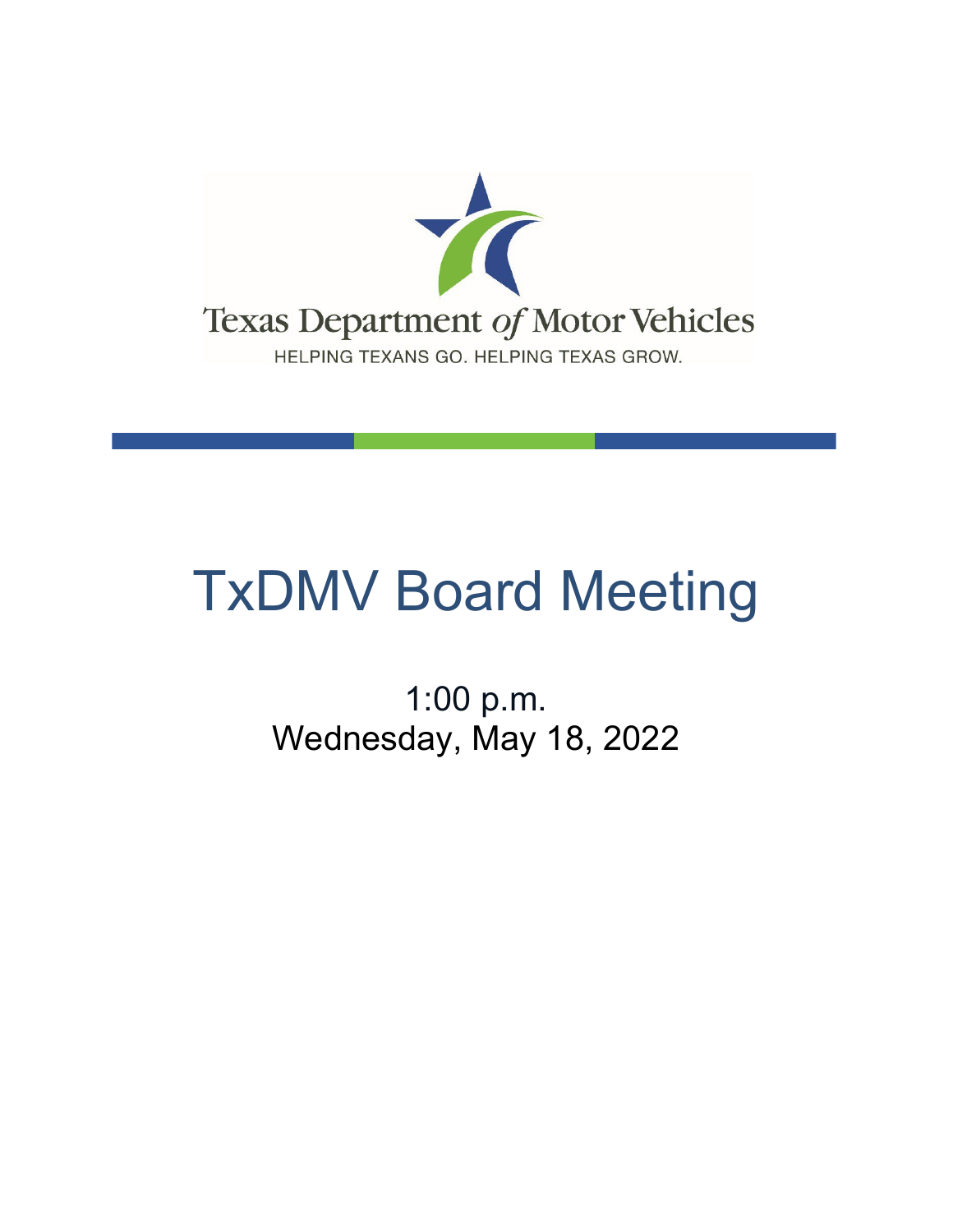#### **AGENDA BOARD MEETING TEXAS DEPARTMENT OF MOTOR VEHICLES WILLIAM B. TRAVIS BUILDING 1701 N. CONGRESS AVENUE, ROOM 1.111, AUSTIN, TEXAS 78701 WEDNESDAY, MAY 18, 2022 1:00 P.M.**

Link to May 18, 2022, TxDMV Board Meeting Documents: <https://www.txdmv.gov/about-us/txdmv-board-meetings>

All agenda items are subject to possible discussion, questions, consideration, and action by the Board of the Texas Department of Motor Vehicles (Board). Agenda item numbers are assigned for ease of reference only and do not necessarily reflect the order of their consideration by the Board. Presentations may be made by the identified staff, Board member or other personnel as needed. The Board reserves the right to discuss any items in closed session where authorized by the Open Meetings Act.

- **1. Roll Call and Establishment of Quorum**
- **2. Pledges of Allegiance U.S. and Texas**
- **3. Chair's Reports** Chairman Bacarisse
- **4. Executive Director's Reports** Daniel Avitia
	- A. Update on Temporary Tags, Fingerprinting and Pre-licensing Rules, and Responding to Law Enforcement Data Requests
	- B. [Awards, Recognition of Years of Service, and Announcements](#page-4-0)

# **CLOSED SESSION**

**5. The Board may enter into closed session under one or more of the following provisions of the Texas Open Meetings Act, Government Code Chapter 551**, **including briefing, discussion and deliberation regarding temporary tags and the temporary tag system, fingerprinting and prelicensing rules, and responding to law enforcement data requests: Section 551.071** - Consultation with and advice from legal counsel regarding: - pending or contemplated litigation, or a settlement offer;

- a matter in which the duty of the attorney to the government body under the Texas Disciplinary Rules of Professional Conduct of the State Bar of Texas clearly conflicts with Government Code Chapter 551; or - any item on this agenda.

# **Section 551.074** - Personnel matters.

- Discussion relating to the appointment, employment, evaluation, reassignment, duties, discipline, and dismissal of personnel, including the General Counsel.

[5](#page-4-0)

PAGE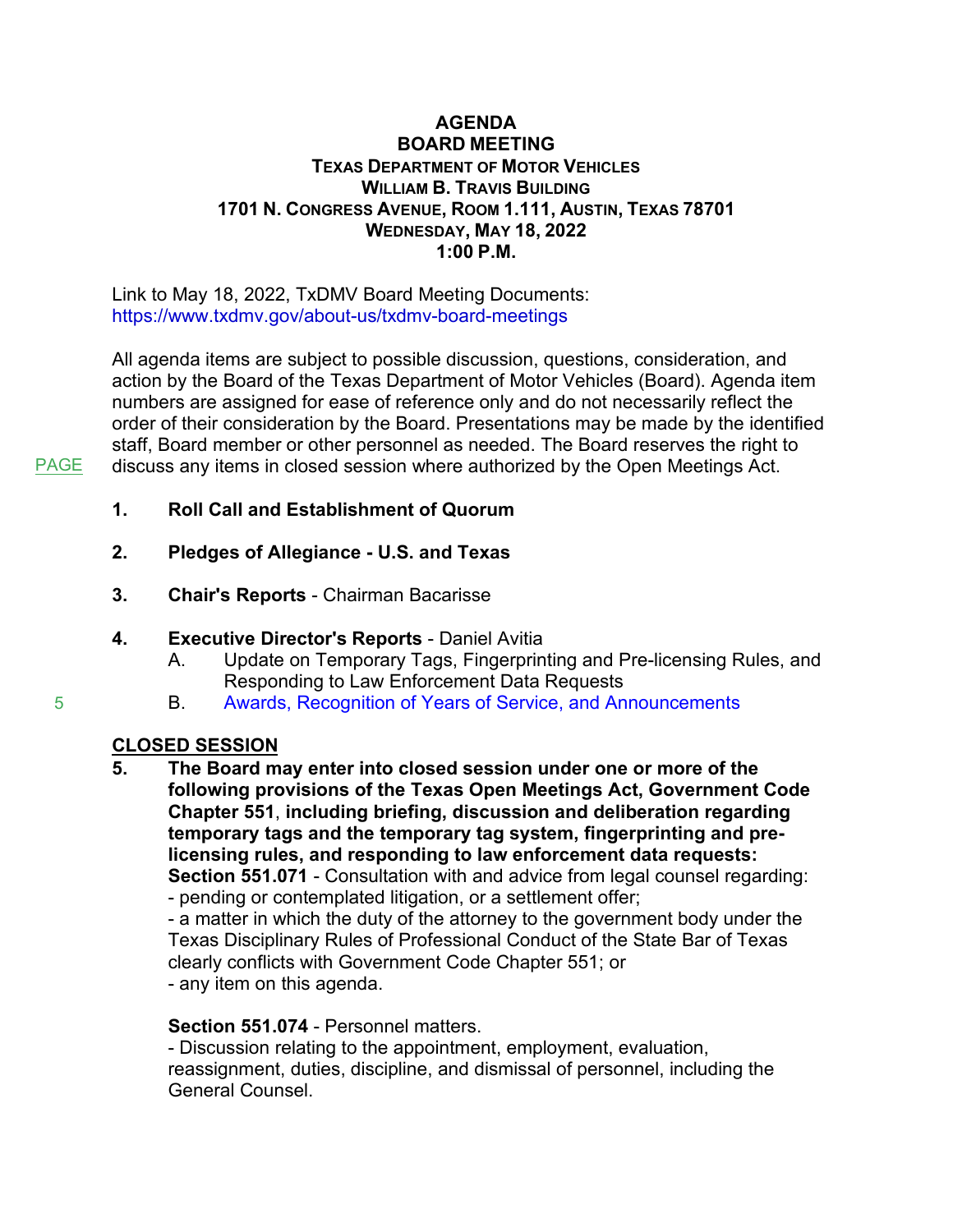- Discussion relating to TxDMV dispute resolution process and recent EEOC complaints and internal Civil Rights Office complaints.

- Search for or Appointment of the Executive Director under Transportation Code Section 1001.0411(a)

- Compensation for the Acting Executive Director and the Executive Director

**Section 551.076** - Deliberation Regarding Security Devices or Security Audits. - the deployment, or specific occasions for implementation, of security personnel or devices; or

- a security audit.

**Section 551.089** - Deliberation Regarding Security Devices or Security Audits. - security assessments or deployments relating to information resources technology;

- network security information as described by Government Code Section 2059.055(b); or

- the deployment, or specific occasions for implementation, of security personnel, critical infrastructure, or security devices.

# **6. Action Items from Closed Session**

- A. Search for or Appointment of the Executive Director under Transportation Code Section 1001.0411(a)
- B. Compensation for the Acting Executive Director and the Executive **Director**

# **7. Public Comment**

# **8. Adjournment**

The Board will allow an open comment period to receive public comment on any agenda item or other matter that is under the jurisdiction of the Board. No action will be taken on matters that are not part of the agenda for the meeting. For subjects that are not otherwise part of the agenda for the meeting, Board members may respond in accordance with Government Code Section 551.042 and consider the feasibility of placing the matter on the agenda for a future meeting.

If you would like to comment on any agenda item (including an open comment under the agenda item for Public Comment), you must complete a speaker's form at the registration table prior to the agenda item being taken up by the Board or send an email to *[GCO\\_General@txdmv.gov](mailto:GCO_General@txdmv.gov)* to register by providing the required information prior to the agenda item being taken up by the Board:

- 1. a completed [Public Comment Registration Form;](https://www.txdmv.gov/sites/default/files/board-meeting/materials/2020.1020%20Public%20Comment%20Registration%20Form.pdf) or
- 2. the following information:
	- a. the agenda item you wish to comment on;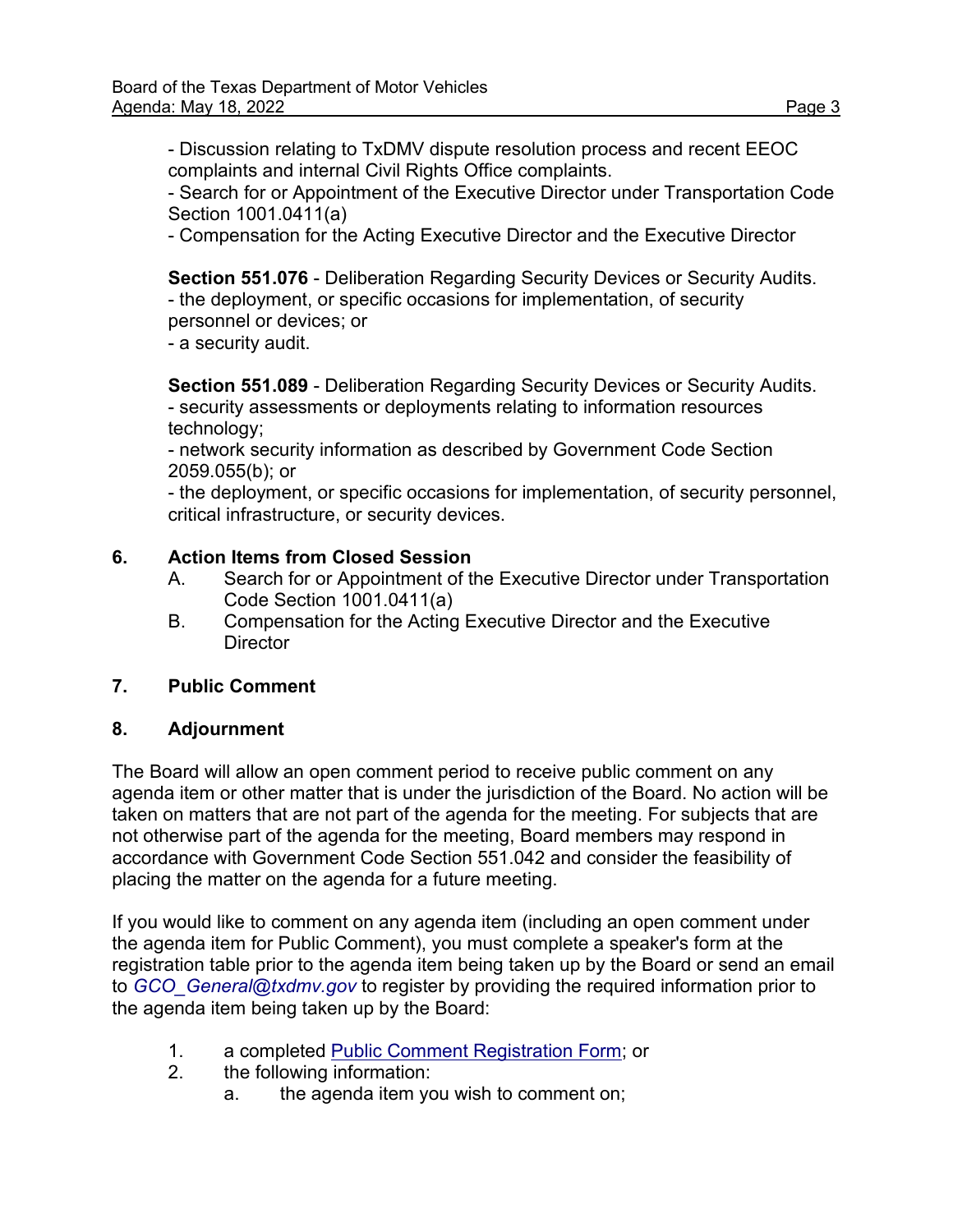- b. your name;
- c. your address (optional), including your city, state, and zip code; and
- d. who you are representing.

Public comment will only be accepted in person. Each speaker will be limited to three minutes, and time allotted to one speaker may not be reassigned to another speaker.

Any individual with a disability who plans to attend this meeting and requires auxiliary aids or services should notify the department as far in advance as possible, but no less than two days in advance, so that appropriate arrangements can be made. Contact David Richards by telephone at (512) 465-1423.

I certify that I have reviewed this document and that it conforms to all applicable Texas Register filing requirements.

CERTIFYING OFFICIAL: Aline Aucoin, Interim General Counsel, (512) 465-5665.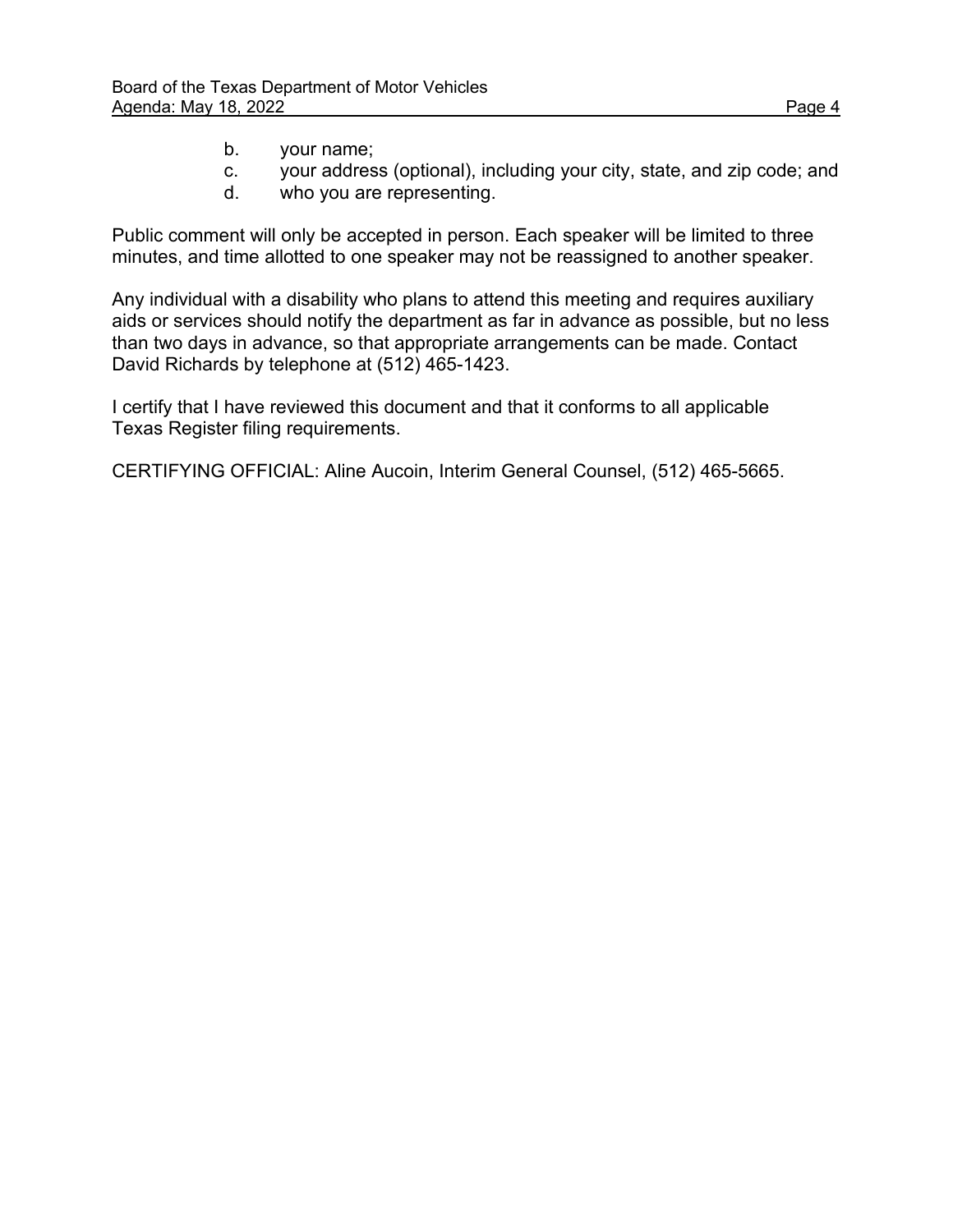<span id="page-4-0"></span>

exas Department of Motor Vehicles

HELPING TEXANS GO. HELPING TEXAS GROW.

**Board Meeting Date: 5/18/2022 BRIEFING ITEM**

| To:          | Texas Department of Motor Vehicles Board                   |
|--------------|------------------------------------------------------------|
| From:        | Daniel Avitia, Acting Executive Director                   |
| Agenda Item: | 4.B                                                        |
| Subject:     | Awards, Recognition of Years of Service, and Announcements |

#### RECOMMENDATION

Briefing only.

#### PURPOSE AND EXECUTIVE SUMMARY

The TxDMV's Motor Carrier Division (MCD) won the following American Association of Motor Vehicle Administrators (AAMVA) award for 2022:

• Fraud Prevention and Detection Award for a Motor Vehicle Agency for the **Motor Carrier Safety Improvement Process**. This is both a Regional and International award.

MCD undertook a two-stage programming effort to enhance the safety and fraud prevention features of the state's oversize and overweight permitting system – the Texas Permitting and Routing Optimization System (TxPROS). Motor carriers applying for a permit to transport oversize and overweight loads are now denied that permit if the carrier has been placed out-of-service for safety reasons by the Federal Motor Carrier Safety Administration (FMCSA) or the Texas Department of Public Safety (DPS). Additionally, an enhancement to a related system allows law enforcement to verify oversize and overweight permits presented to them roadside ensuring that motor carriers are not able to use permits that are expired, assigned to a different route or issued to a different vehicle.

AAMVA is a tax-exempt, nonprofit association developing model programs in motor vehicle administration, law enforcement and highway safety. The association also serves as an information clearinghouse and an international spokesperson for these interests. Founded in 1933, AAMVA represents the state, provincial and territorial officials in the United States and Canada who administer and enforce motor vehicle laws. AAMVA's programs encourage uniformity and reciprocity among the states and provinces.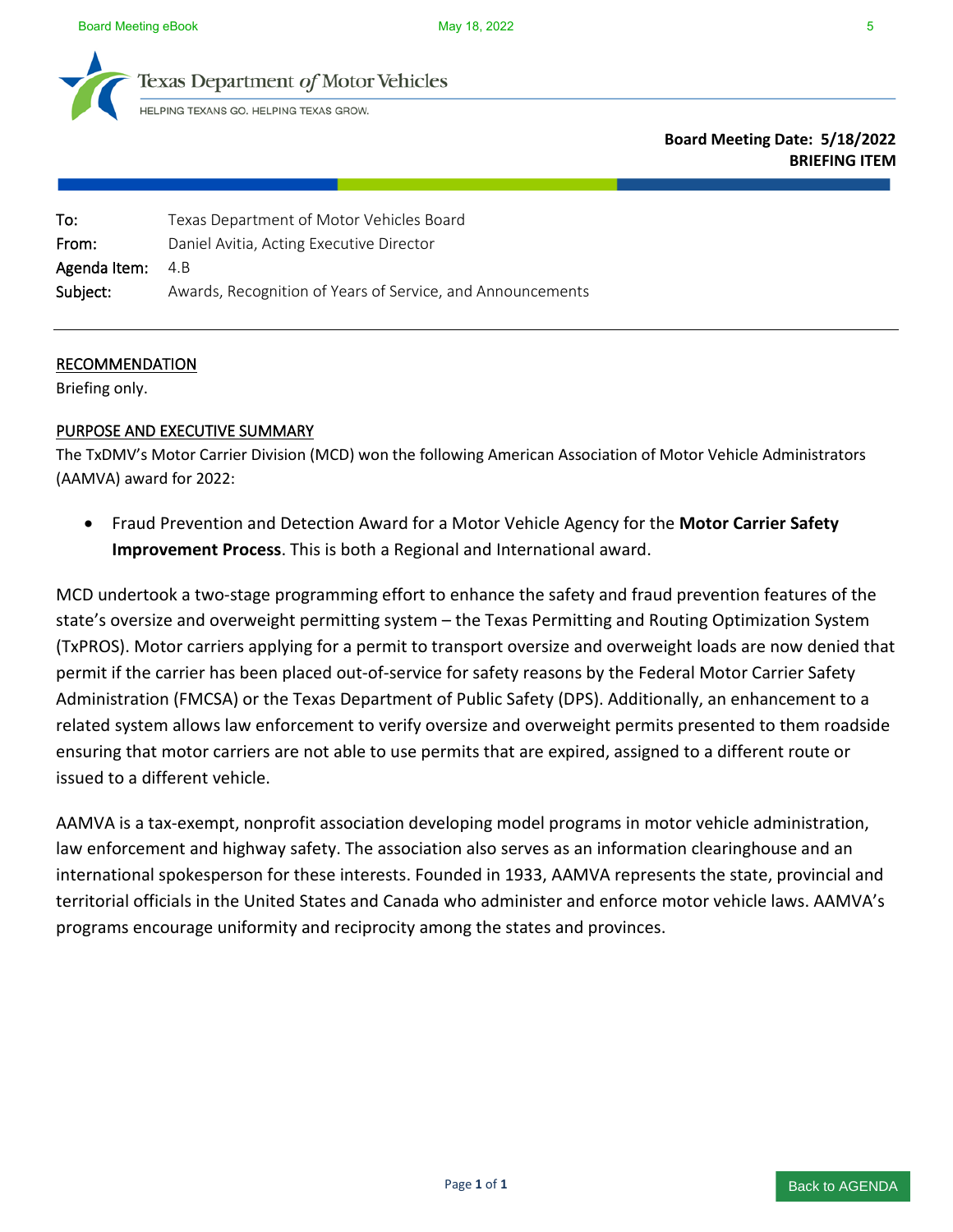# **Board Policy Documents**

[Governance Process](#page-6-0) (10/13/11)

[Strategic Planning](#page-11-0) (10/13/11)

[Board Vision](#page-13-0) (4/7/16)

[Agency Boundaries](#page-18-0) (9/13/12)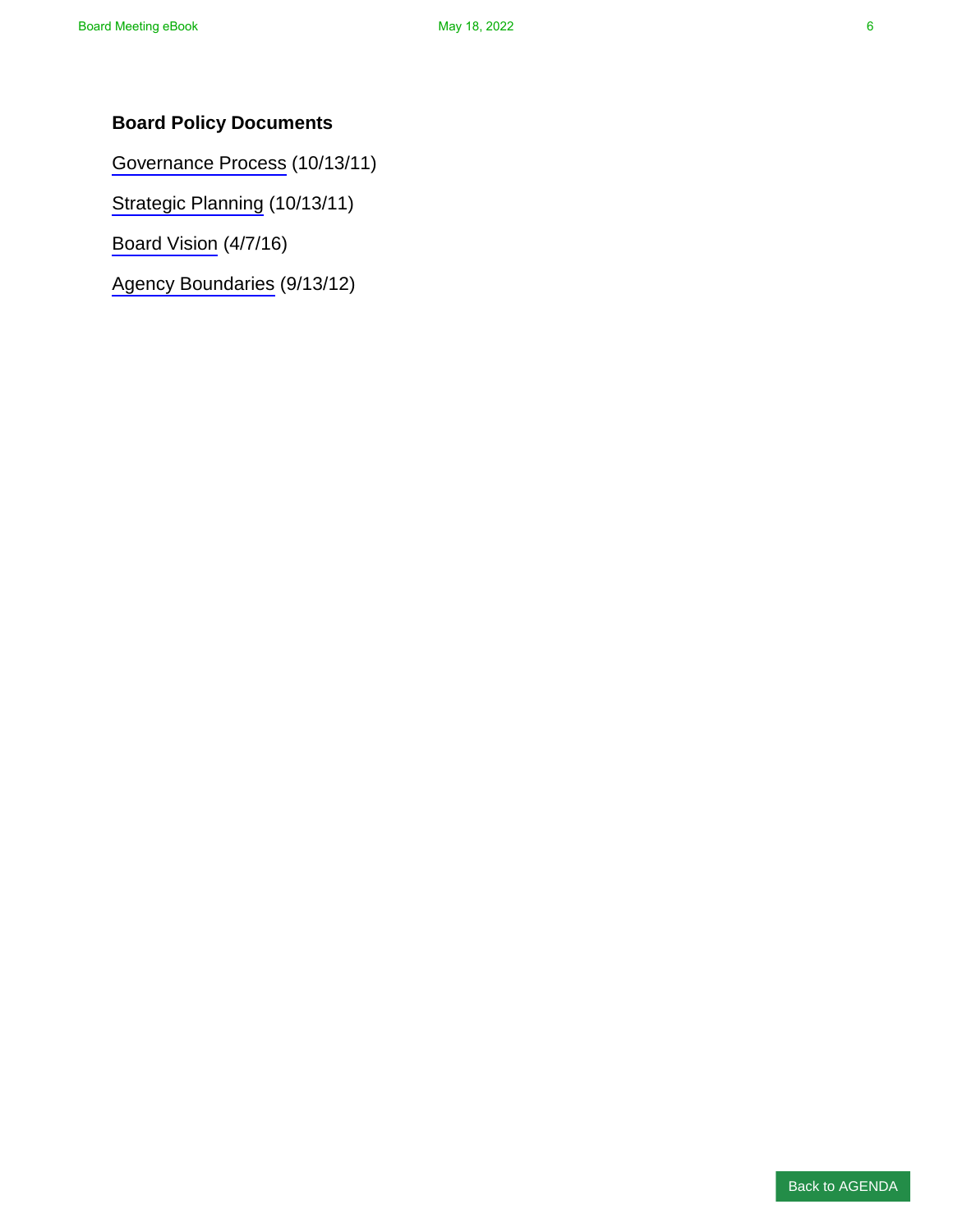<span id="page-6-0"></span>

#### **Texas Department of Motor Vehicles TxDMV Board Governance Policy**

# **1. PURPOSE**

The directives presented in this policy address board governance of the Texas Department of Motor Vehicles (TxDMV).

# **2. SCOPE**

The directives presented in this policy apply to the TxDMV Board and TxDMV agency personnel who interact with the Board. The TxDMV Board Governance Policy shall be one that is comprehensive and pioneering in its scope.

#### **3. POLICY**

#### **3.1. TxDMV Board Governing Style**

The Board shall govern according to the following general principles: (a) a vision for the agency, (b) diversity in points of view, (c) strategic leadership, providing day-to-day detail as necessary to achieve the agency vision, (d) clear distinction of Board and Executive Director roles, (e) collective decision making, (f) react proactively rather than reactively and with a strategic approach. Accordingly:

- 3.1.1. The Board shall provide strategic leadership to TxDMV. In order to do this, the Board shall:
	- 3.1.1.1. Be proactive and visionary in its thinking.
	- 3.1.1.2. Encourage thoughtful deliberation, incorporating a diversity of viewpoints.
	- 3.1.1.3. Work together as colleagues, encouraging mutual support and good humor.
	- 3.1.1.4. Have the courage to lead and make difficult decisions.
	- 3.1.1.5. Listen to the customers and stakeholders needs and objectives.
	- 3.1.1.6. Anticipate the future, keeping informed of issues and trends that may affect the mission and organizational health of the TxDMV.
	- 3.1.1.7. Make decisions based on an understanding that is developed by appropriate and complete stakeholder participation in the process of identifying the needs of the motoring public, motor vehicle industries,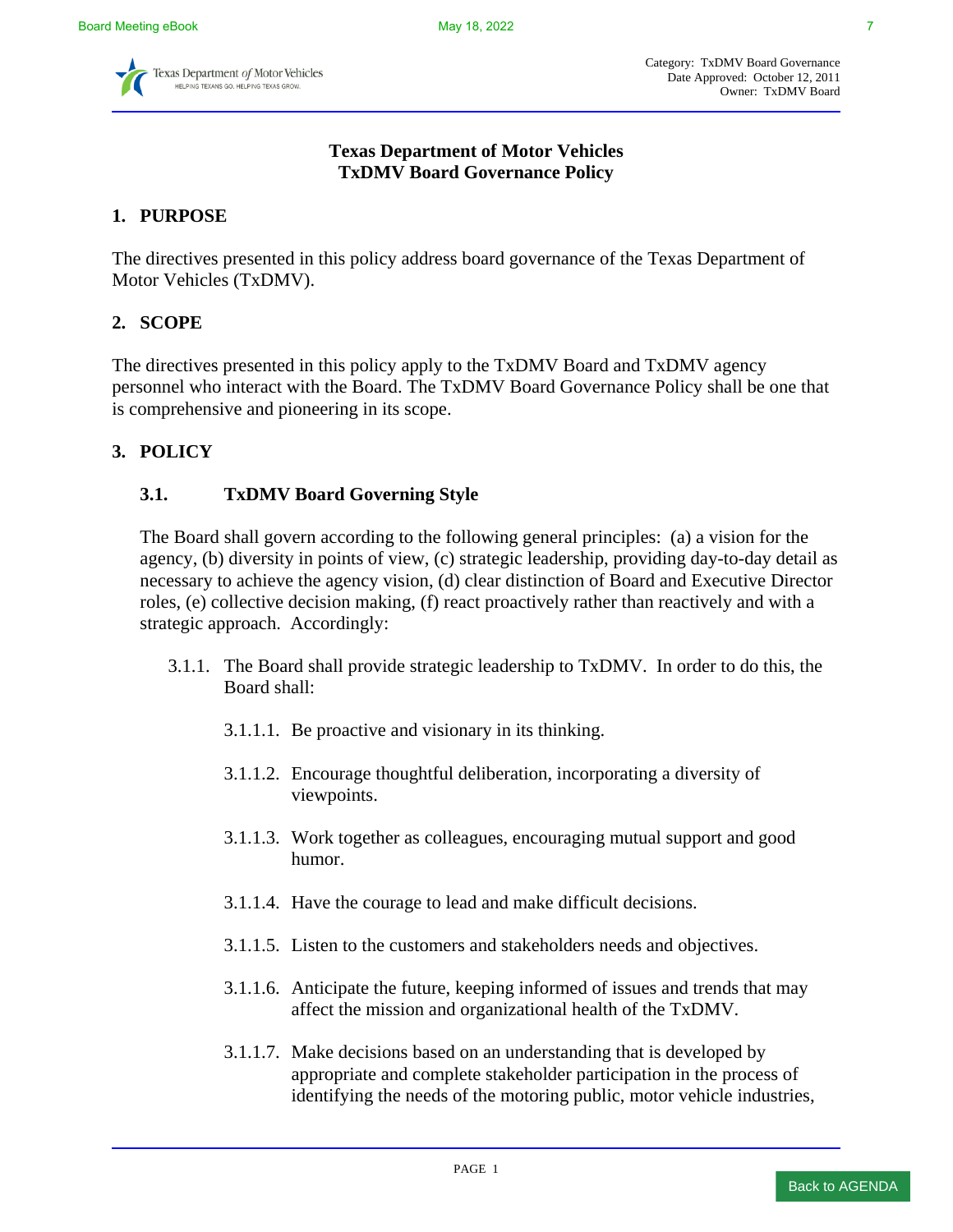

and best practices in accordance with the mission and vision of the agency.

- 3.1.1.8. Commit to excellence in governance, including periodic monitoring, assessing and improving its own performance.
- 3.1.2. The Board shall create the linkage between the Board and the operations of the agency, via the Executive Director when policy or a directive is in order.
- 3.1.3. The Board shall cultivate a sense of group responsibility, accepting responsibility for excellence in governance. The Board shall be the initiator of policy, not merely respond to staff initiatives. The Board shall not use the expertise of individual members to substitute for the judgment of the board, although the expertise of individual members may be used to enhance the understanding of the Board as a body.
- 3.1.4. The Board shall govern the agency through the careful establishment of policies reflecting the board's values and perspectives, always focusing on the goals to be achieved and not the day-to-day administrative functions.
- 3.1.5. Continual Board development shall include orientation of new Board members in the board's governance process and periodic board discussion of how to improve its governance process.
- 3.1.6. The Board members shall fulfill group obligations, encouraging member involvement.
- 3.1.7. The Board shall evaluate its processes and performances periodically and make improvements as necessary to achieve premier governance standards.
- 3.1.8. Members shall respect confidentiality as is appropriate to issues of a sensitive nature.

#### **3.2. TxDMV Board Primary Functions/Characteristics**

TxDMV Board Governance can be seen as evolving over time. The system must be flexible and evolutionary. The functions and characteristics of the TxDMV governance system are:

- 3.2.1. Outreach
	- 3.2.1.1. Monitoring emerging trends, needs, expectations, and problems from the motoring public and the motor vehicle industries.
	- 3.2.1.2. Soliciting input from a broad base of stakeholders.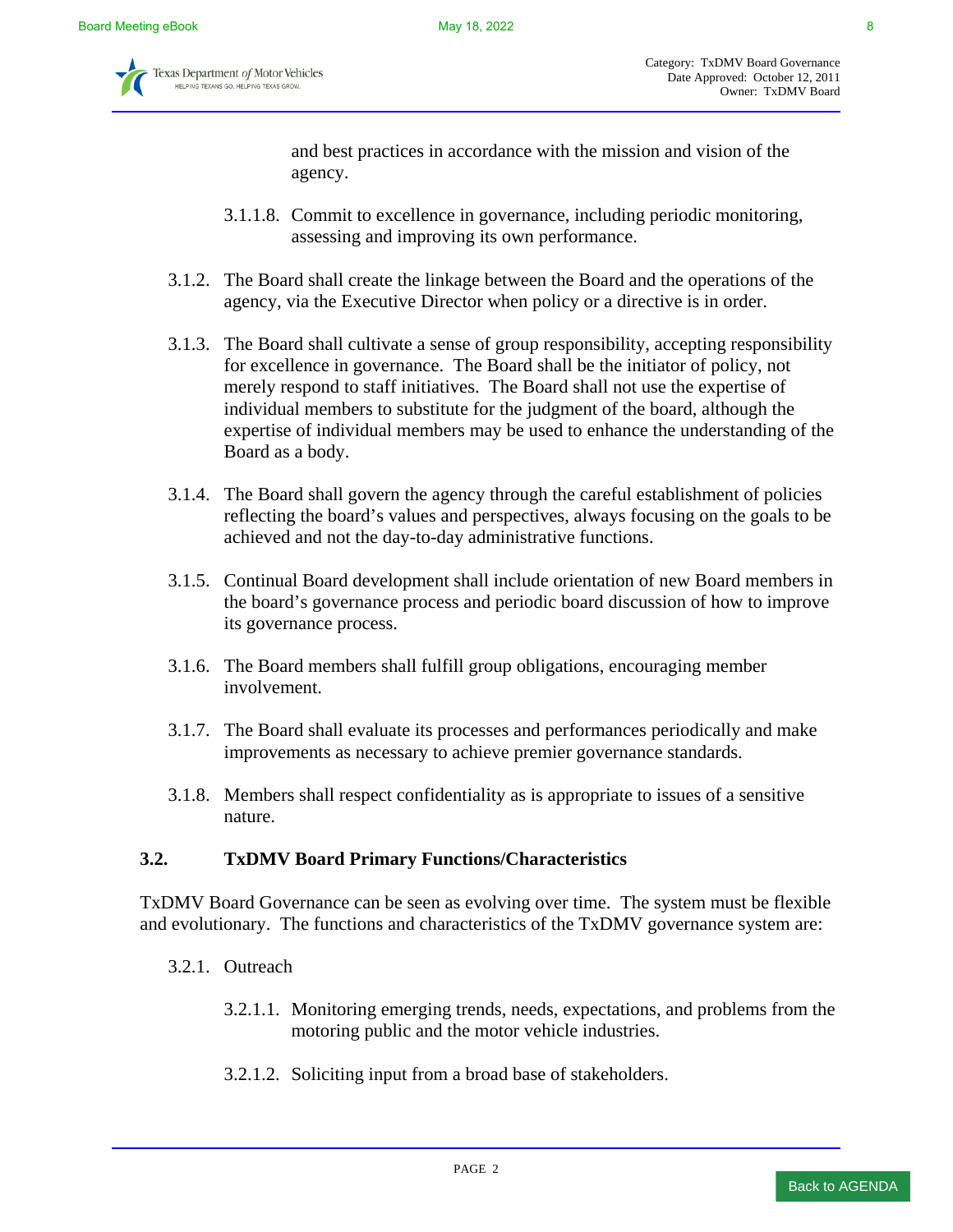#### 3.2.2. Stewardship

- 3.2.2.1. Challenging the framework and vision of the agency.
- 3.2.2.2. Maintaining a forward looking perspective.
- 3.2.2.3. Ensuring the evolution, capacity and robustness of the agency so it remains flexible and nimble.
- 3.2.3. Oversight of Operational Structure and Operations
	- 3.2.3.1. Accountability functions.
	- 3.2.3.2. Fiduciary responsibility.
	- 3.2.3.3. Checks and balances on operations from a policy perspective.
	- 3.2.3.4. Protecting the integrity of the agency.
- 3.2.4. Ambassadorial and Legitimating
	- 3.2.4.1. Promotion of the organization to the external stakeholders, including the Texas Legislature, based on the vision of the agency.
	- 3.2.4.2. Ensuring the interests of a broad network of stakeholders are represented.
	- 3.2.4.3. Board members lend their positional, professional and personal credibility to the organization through their position on the board.
- 3.2.5. Self-reflection and Assessment
	- 3.2.5.1. Regular reviews of the functions and effectiveness of the Board itself.
	- 3.2.5.2. Assessing the level of trust within the Board and the effectiveness of the group processes.

#### **3.3. Board Governance Investment**

Because poor governance costs more than learning to govern well, the Board shall invest in its governance capacity. Accordingly:

3.3.1. Board skills, methods, and supports shall be sufficient to ensure governing with excellence.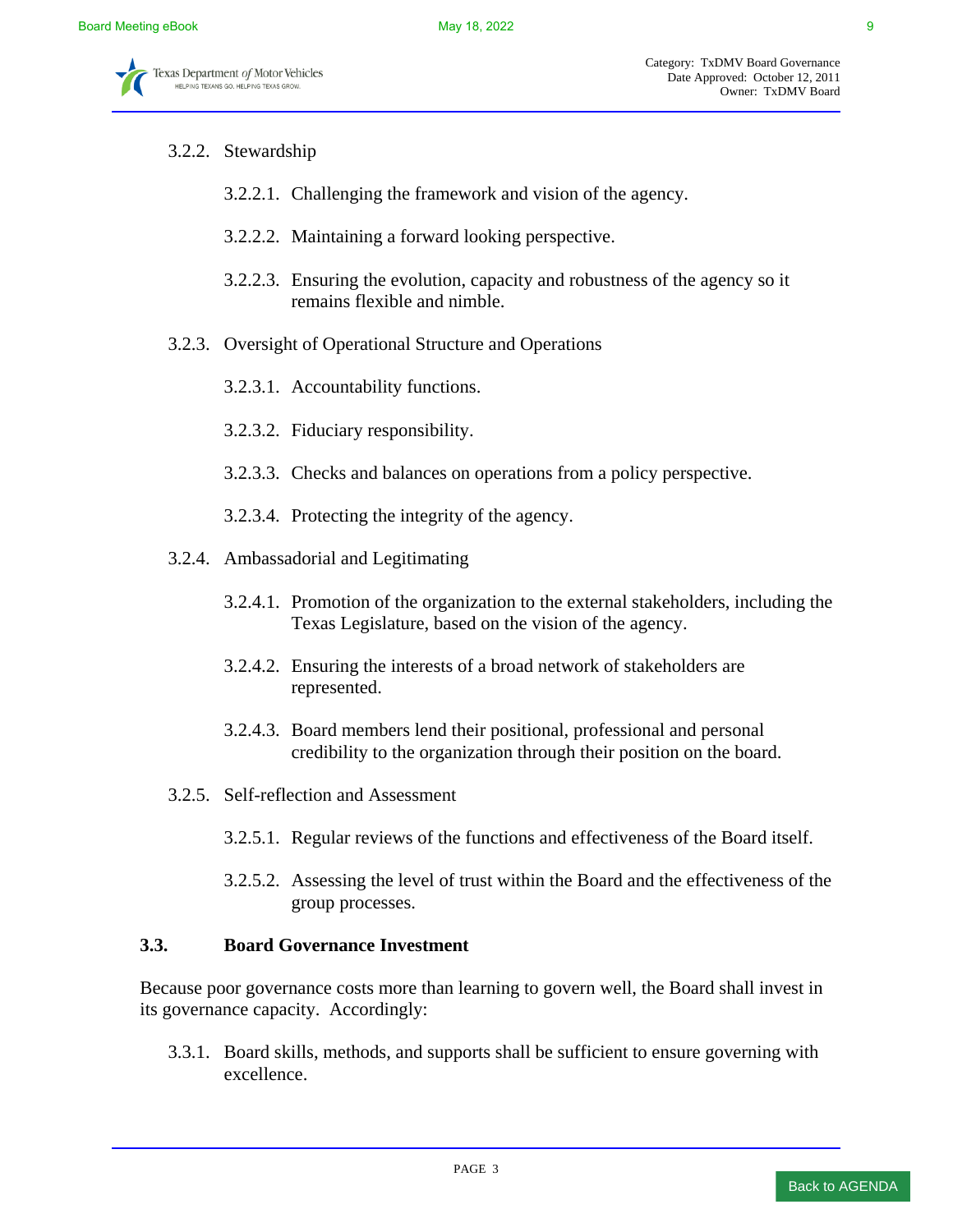

- 3.3.1.1. Training and retraining shall be used liberally to orient new members, as well as maintain and increase existing member skills and understanding.
- 3.3.1.2. Outside monitoring assistance shall be arranged so that the board can exercise confident control over agency performance. This includes, but is not limited to, financial audits.
- 3.3.1.3. Outreach mechanisms shall be used as needed to ensure the Board's ability to listen to stakeholder viewpoints and values.
- 3.3.1.4. Other activities as needed to ensure the Board's ability to fulfill its ethical and legal obligations and to represent and link to the motoring public and the various motor vehicle industries.
- 3.3.2. The Board shall establish its cost of governance and it will be integrated into strategic planning and the agency's annual budgeting process.

# **3.4. Practice Discipline and Assess Performance**

The Board shall ensure the integrity of the board's process by practicing discipline in Board behavior and continuously working to improve its performance. Accordingly:

- 3.4.1. The assigned result is that the Board operates consistently with its own rules and those legitimately imposed on it from outside the organization.
	- 3.4.1.1. Meeting discussion content shall consist solely of issues that clearly belong to the Board to decide or to monitor according to policy, rule and law. Meeting discussion shall be focused on performance targets, performance boundaries, action on items of Board authority such as conduct of administrative hearings, proposal, discussion and approval of administrative rule-making and discussion and approval of all strategic planning and fiscal matters of the agency.
	- 3.4.1.2. Board discussion during meetings shall be limited to topics posted on the agenda.
	- 3.4.1.3. Adequate time shall be given for deliberation which shall be respectful, brief, and to the point.
- 3.4.2. The Board shall strengthen its governing capacity by periodically assessing its own performance with respect to its governance model. Possible areas of assessment include, but are not limited to, the following:
	- 3.4.2.1. Are we clear and in agreement about mission and purpose?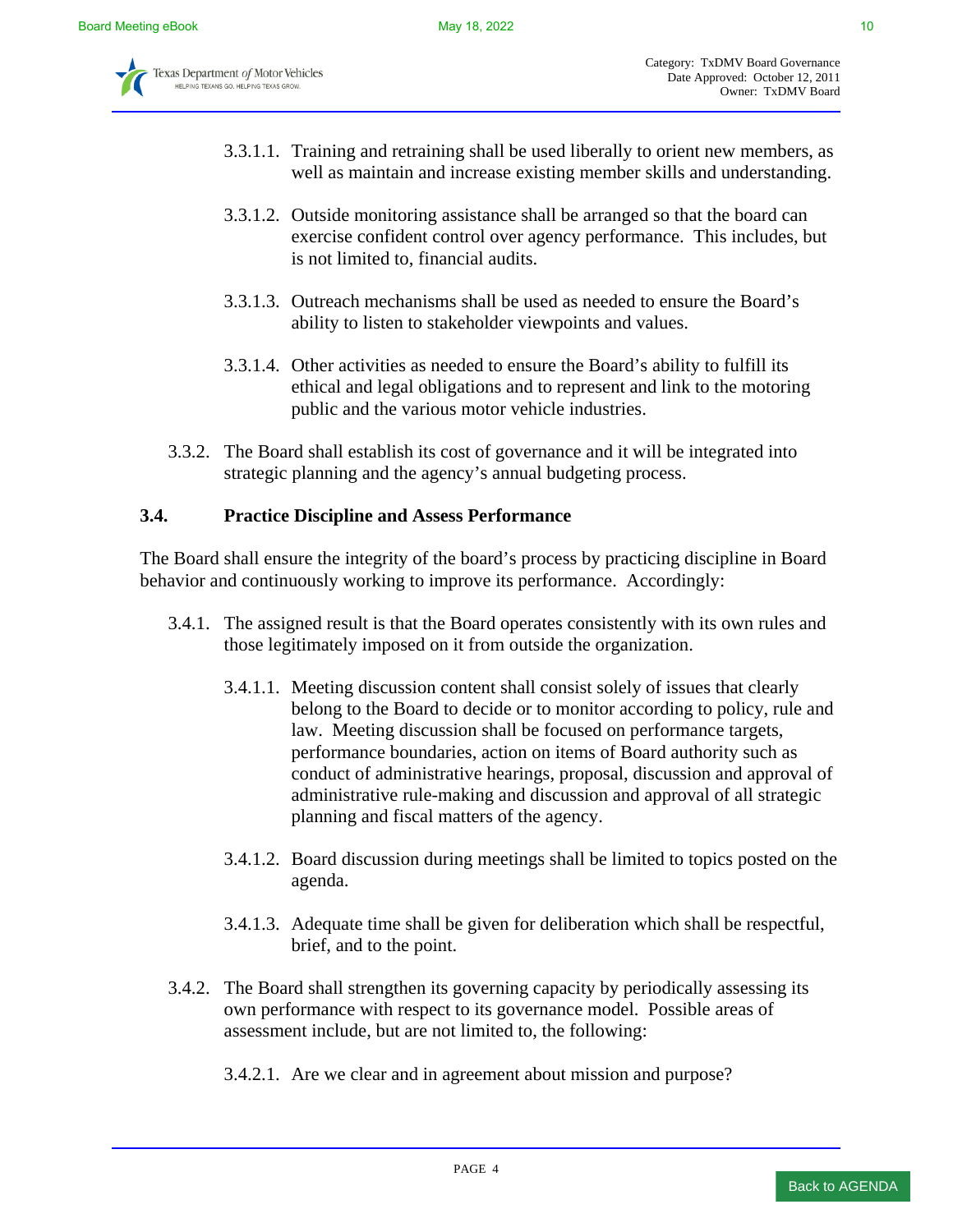- 3.4.2.2. Are values shared?
- 3.4.2.3. Do we have a strong orientation for our new members?
- 3.4.2.4. What goals have we set and how well are we accomplishing them?
- 3.4.2.5. What can we do as a board to improve our performance in these areas?
- 3.4.2.6. Are we providing clear and relevant direction to the Executive Director, stakeholders and partners of the TxDMV?
- 3.4.3. The Board Chair shall periodically promote regular evaluation and feedback to the whole Board on the level of its effectiveness.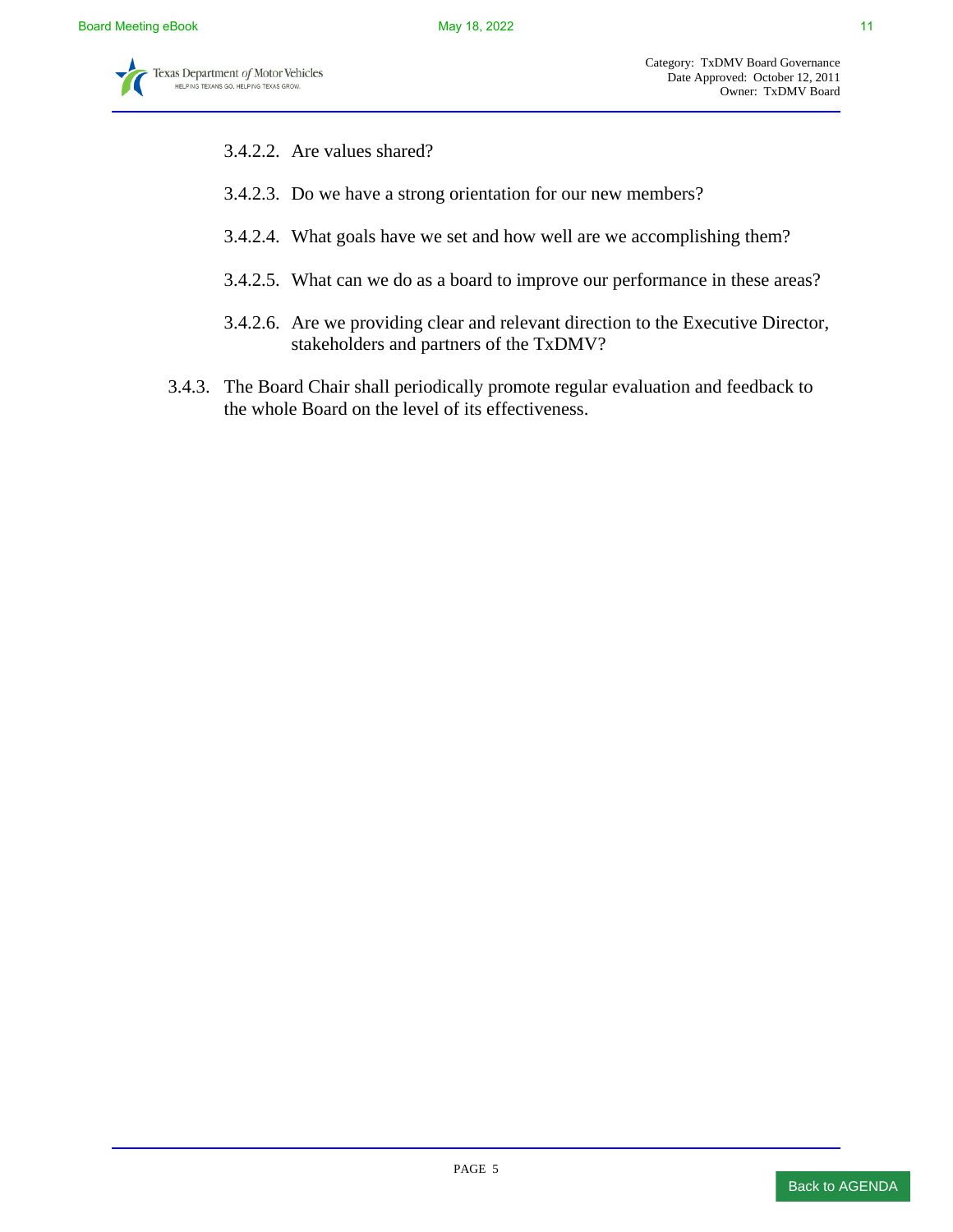<span id="page-11-0"></span>

Category: TxDMV Strategic Planning Date Approved: October 12, 2011 Owner: TxDMV Board

# **Texas Department of Motor Vehicles Strategic Planning Policy**

# **1. PURPOSE**

The directives presented in this policy address the annual Strategic Planning process at the Texas Department of Motor Vehicles (TxDMV).

#### **2. SCOPE**

The directives presented in this policy apply to the TxDMV Board and TxDMV agency personnel who interact with the Board. TxDMV Strategic Planning Policy attempts to develop, document and expand its policy that is comprehensive in its scope in regards to the strategic planning process of the Board and the Department beyond that of the state strategic planning process.

#### **3. POLICY**

#### **3.1. TxDMV Board Strategic Planning**

This policy describes the context for strategic planning at TxDMV and the way in which the strategic plan shall be developed and communicated.

- 3.1.1. The Board is responsible for the strategic direction of the organization, which includes the vision, mission, values, strategic goals, and strategic objectives.
- 3.1.2. TxDMV shall use a 5-year strategic planning cycle, which shall be reviewed and updated annually, or as needed.
- 3.1.3. The 5-year strategic plan shall be informed by but not confined by requirements and directions of state and other funding bodies.
- 3.1.4. In developing strategic directions, the Board shall seek input from stakeholders, the industries served, and the public.
- 3.1.5. The Board shall:
	- 3.1.5.1. Ensure that it reviews the identification of and communication with its stakeholders at least annually.
	- 3.1.5.2. Discuss with agency staff, representatives of the industries served, and the public before determining or substantially changing strategic directions.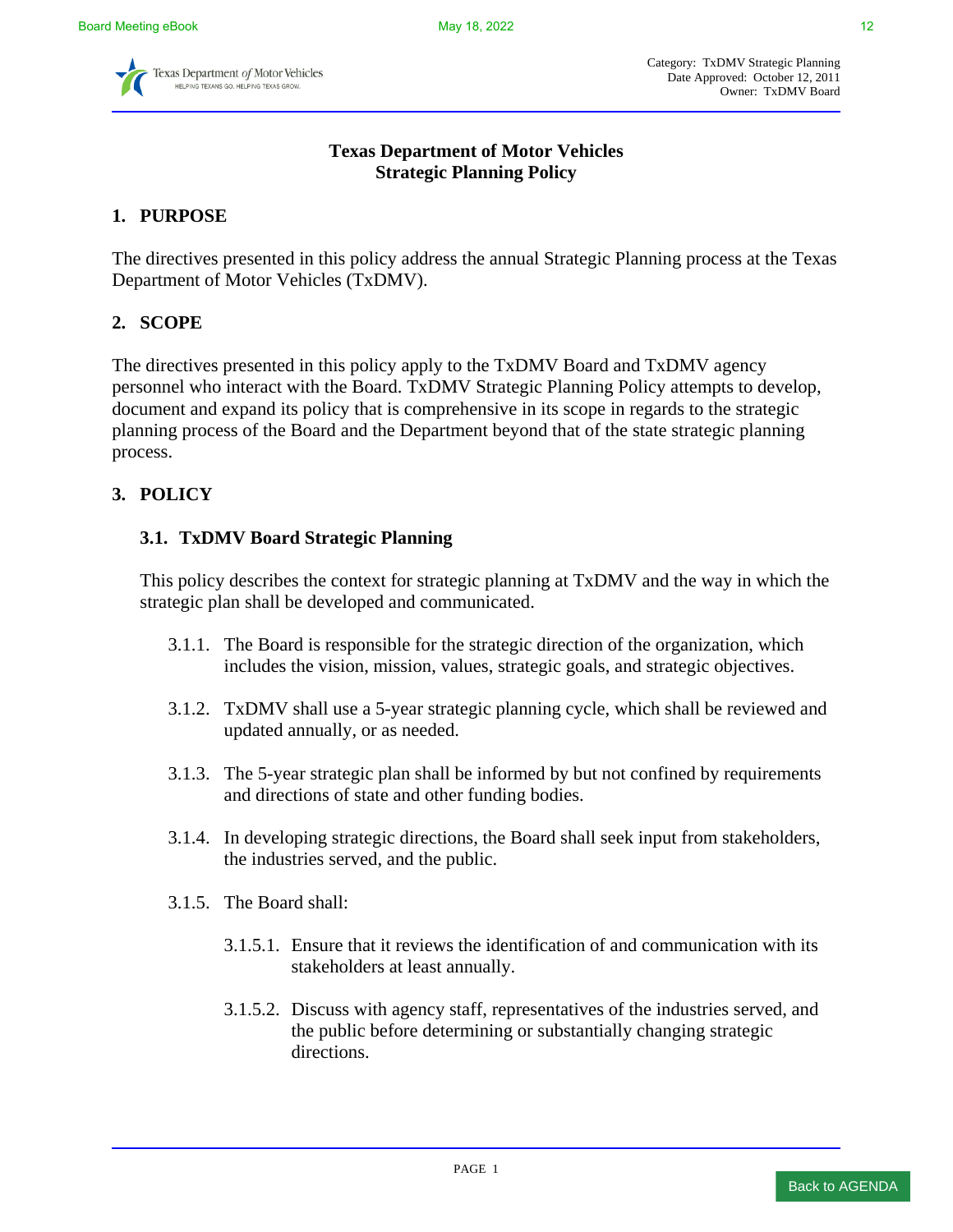

- 3.1.5.3. Ensure it receives continuous input about strategic directions and agency performance through periodic reporting processes.
- 3.1.6. The Board is responsible for a 5-year strategic plan that shall identify the key priorities and objectives of the organization, including but not limited to:
	- 3.1.6.1. The creation of meaningful vision, mission, and values statements.
	- 3.1.6.2. The establishment of a Customer Value Proposition that clearly articulates essential customer expectations.
	- 3.1.6.3. A Strengths, Weaknesses, Opportunities and Threats (SWOT) Analysis, to be updated annually.
	- 3.1.6.4. An assessment of external factors or trends (i.e., customer needs, political factors, economic factors, industry trends, technology factors, uncertainties, etc.)
	- 3.1.6.5. Development of the specific goals and objectives the Department must achieve and a timeline for action.
	- 3.1.6.6. Identification of the key performance indicators to measure success and the initiatives that shall drive results.
	- 3.1.6.7. Engage staff at all levels of the organization, through the executive director, in the development of the strategic plan through surveys, interviews, focus groups, and regular communication.
	- 3.1.6.8. Ensure the strategic planning process produces the data necessary for LBB/GOBPP state required compliance while expanding and enhancing the strategic plan to support the needs of the TxDMV. The overall strategic plan shall be used as a tool for strategic management.
- 3.1.7. The Board delegates to the Executive Director the responsibility for **implementing** the agency's strategic direction through the development of agency wide and divisional operational plans.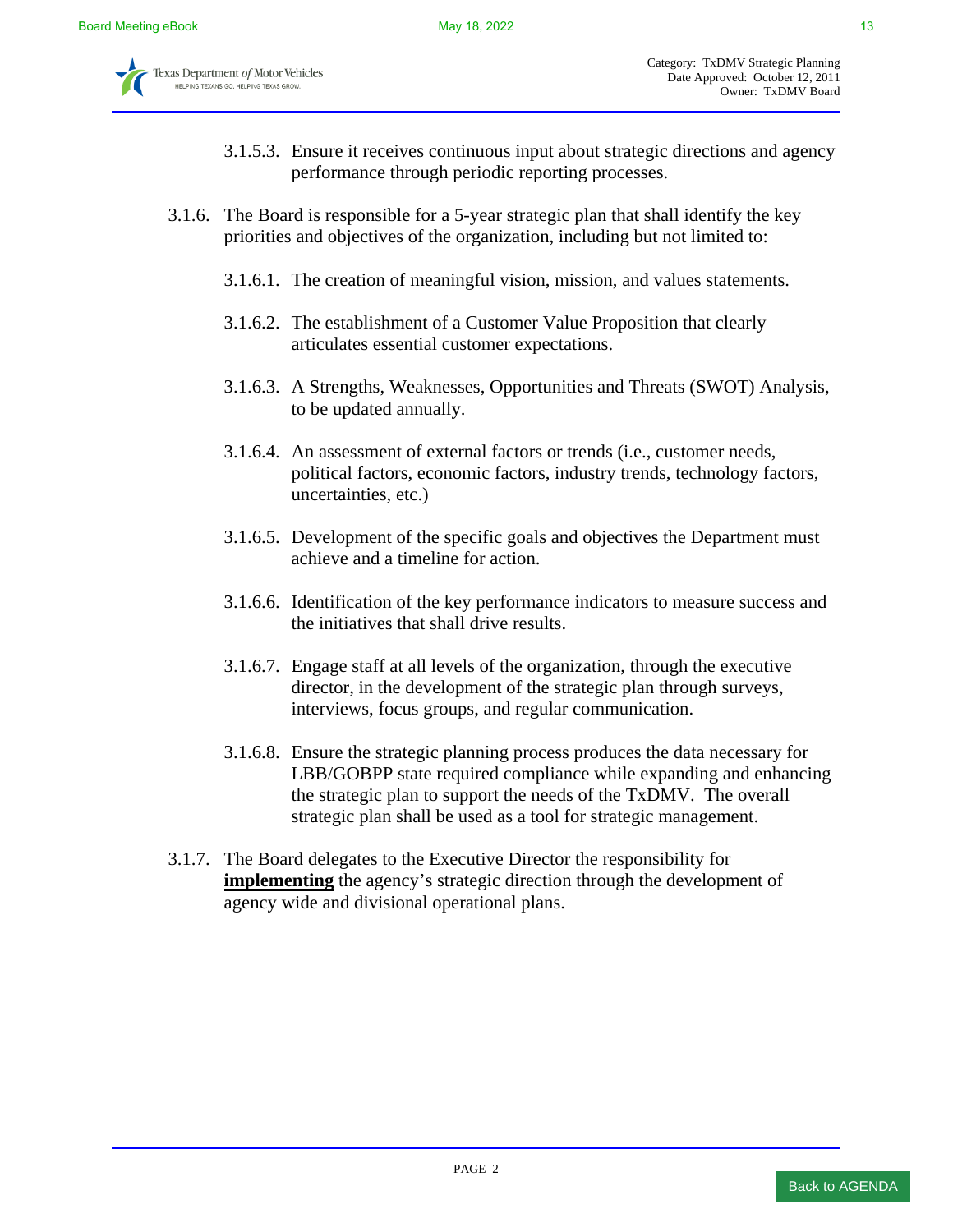<span id="page-13-0"></span>

Category: TxDMV Vision Date Approved: April 7, 2016 Owner: TxDMV Board

#### **Texas Department of Motor Vehicles TxDMV Goals and Objectives**

# **1. PURPOSE**

The information presented in this policy addresses the goals and key objectives of the Board of the Texas Department of Motor Vehicles (TxDMV) as they relate to the mission, vision, and values of the TxDMV.

#### **2. SCOPE**

The scope of this policy is to define the desired state the TxDMV Board is working to achieve. This policy is designed to be inspirational in outlining the desired state of the agency that supports the TxDMV Board vision and meeting agency goals.

#### **3. TxDMV MISSION**

To serve, protect and advance the citizens and industries in the state with quality motor vehicle related services.

#### **4. TxDMV VISION**

The Texas Department of Motor Vehicles sets the standard as the premier provider of customer service in the nation.

#### **5. TxDMV VALUES**

To earn the trust and faith of all citizens of Texas with transparency, efficiency, excellence, accountability, and putting stakeholders first.

- **5.1. Transparency** Being open and inclusive in all we do.
- **5.2. Efficiency** Being good stewards of state resources by providing products and services in the most cost-effective manner possible.
- **5.3. Excellence** Working diligently to achieve the highest standards.
- **5.4. Accountability** Accepting responsibility for all we do, collectively and as individuals.
- **5.5. Stakeholders** Putting customers and stakeholders first, always.

#### **6. TxDMV GOALS**

# **6.1. GOAL 1 – Performance Driven**

The TxDMV shall be a performance driven agency in its operations whether it is in customer service, licensing, permitting, enforcement or rule-making. At all times the TxDMV shall mirror in its performance the expectations of its customers and stakeholder by effective, efficient, customer-focused, on-time, fair, predictable and thorough service or decisions.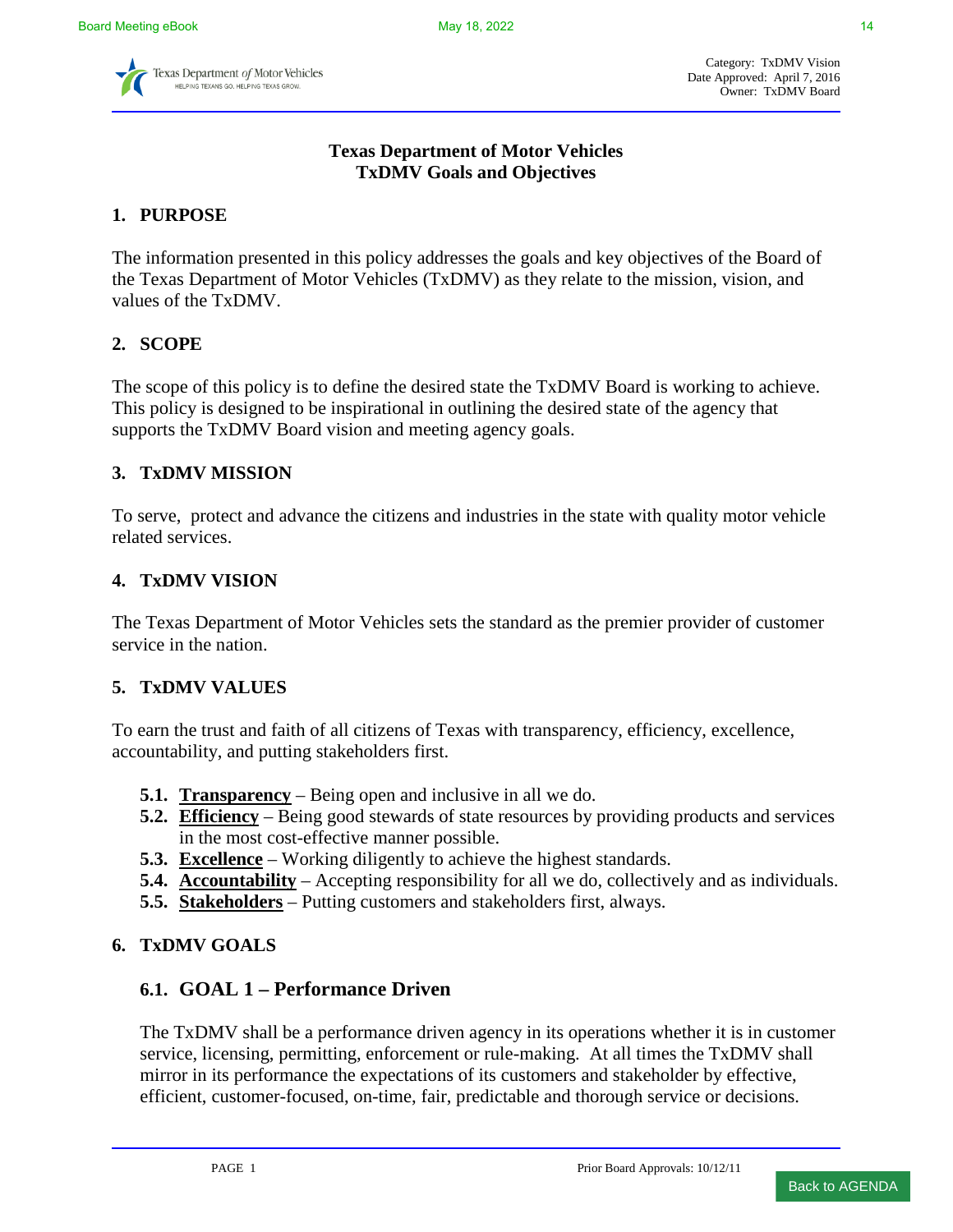# 6.1.1. Key Objective 1

The TxDMV shall be an agency that is retail-oriented in its approach. To accomplish this orientation TxDMV shall concentrate the focus of the agency on:

- 6.1.1.1. Delivering its products and services to all of its customers and stakeholders in a manner that recognizes that their needs come first. These needs must be positively and proactively met. TxDMV works for and with its customers and stakeholders, not the other way around.
- 6.1.1.2. Operating the agency's licensing and registration functions in a manner akin to how a private, for-profit business. As a private, for-profit business, TxDMV would have to listen to its customers and stakeholders and implement best practices to meet their needs or its services would no longer be profitable or necessary. Act and react in a manner that understands how to perform without a government safety net and going out of business.
- 6.1.1.3. Simplify the production and distribution processes and ease of doing business with the TxDMV. Adapting and maintaining a business value of continuous improvement is central to TxDMV operations and processes.
- 6.1.1.4. All operations of the TxDMV shall stand on their own merits operationally and financially. If a current process does not make sense then TxDMV shall work within legislative and legal constraints to redesign or discard it. If a current process does not make or save money for the state and/or its customers or stakeholders then TxDMV shall work within legislative and legal constraints to redesign or discard it. TxDMV shall operate as efficiently and effective as possible in terms of financial and personnel needs. Divisions should focus on cost savings without sacrificing performance. Division directors are accountable for meeting these needs and applicable measures. All division directors are collectively responsible for the performance of TxDMV as a whole.
- 6.1.1.5. Focus on revenue generation for transportation needs as well as the needs of its customers.
- 6.1.1.6. Decisions regarding the TxDMV divisions should be based on the overriding business need of each division to meet or provide a specific service demand, with the understanding and coordination of overarching agency-wide needs.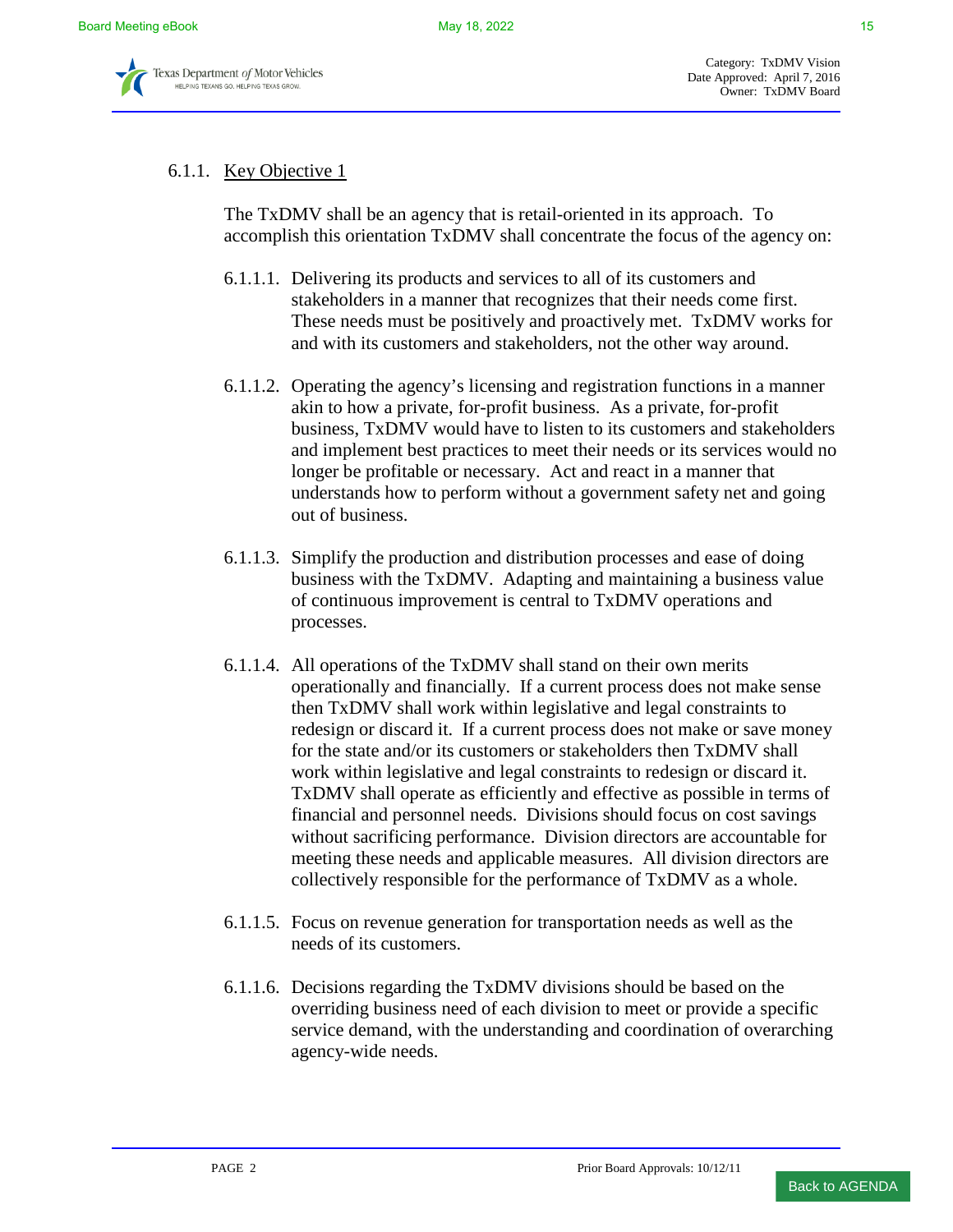

- 6.1.1.7. Developing and regularly updating a long-range Statewide Plan describing total system needs, establishing overarching statewide goals, and ensuring progress toward those goals.
- 6.1.1.8. The TxDMV shall establish a transparent, well-defined, and understandable system of project management within the TxDMV that integrates project milestones, forecasts, and priorities.
- 6.1.1.9. The TxDMV shall develop detailed work programs driven by milestones for major projects and other statewide goals for all TxDMV divisions.
- 6.1.1.10.The TxDMV, with input from stakeholders and policymakers, shall measure and report on progress in meeting goals and milestones for major projects and other statewide goals.

# **6.2. GOAL 2 – Optimized Services and Innovation**

The TxDMV shall be an innovative, forward thinking agency that looks for ways to promote the economic well-being and development of the industries it serves as well as the State of Texas within the legislative boundaries that have been established for the agency.

6.2.1. Key Objective 1

The TxDMV shall achieve operational, cultural, structural and financial independence from other state agencies.

- 6.2.1.1. Build the TxDMV identity. This means that TxDMV shall make customers aware of what services we offer and how they can take advantage of those services.
- 6.2.1.2. Build the TxDMV brand. This means that TxDMV shall reach out to the stakeholders, industries we serve and the public, being proactive in addressing and anticipating their needs.
- 6.2.1.3. Determine immediate, future, and long term facility and capital needs. TxDMV needs its own stand-alone facility and IT system as soon as possible. In connection with these needs, TxDMV shall identify efficient and effective ways to pay for them without unduly burdening either the state, its customers or stakeholders.
- 6.2.1.4. All regulations, enforcement actions and decision at TxDMV shall be made in a timely, fair and predictable manner.
- 6.2.2. Key Objective 2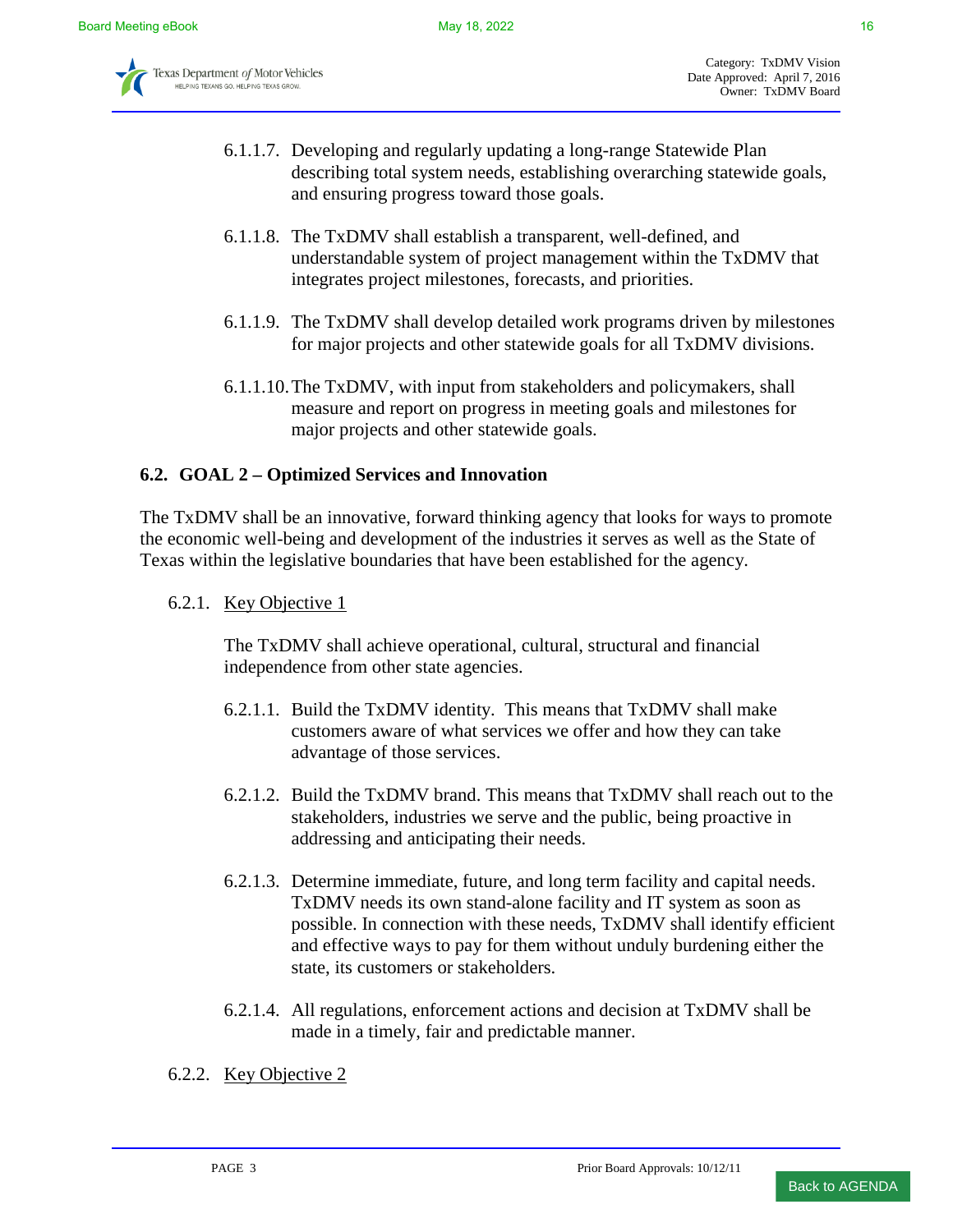

Provide continuous education training on business trends in the industry with a particular emphasis on activities in Texas.

#### 6.2.3. Key Objective 3

Provide continuous outreach services to all customers and stakeholders to access their respective needs and wants. This includes helping frame legislative or regulatory issues for consideration by other bodies including the legislature.

#### 6.2.4. Key Objective 4

Examine all fees to determine their individual worth and reasonableness of amount. No fee shall be charged that cannot be defended financially and operationally.

#### **6.3. GOAL 3 – Customer-centric**

The TxDMV shall be a customer-centric agency that delivers today's services and decisions in a positive, solution-seeking manner while ensuring continuous, consistent and meaningful public and stakeholder involvement in shaping the TxDMV of tomorrow.

#### 6.3.1. Key Objective 1

The TxDMV shall seek to serve its customer base through a creative and retail oriented approach to support the needs of its industries and customers.

#### 6.3.2. Key Objective 2

The TxDMV shall develop and implement a public involvement policy that guides and encourages meaningful public involvement efforts agency-wide.

#### 6.3.3. Key Objective 3

The TxDMV shall develop standard procedures for documenting, tracking, and analyzing customer complaint data. Successful problem resolution metrics should be monitored to support continuous improvement activities that shall permanently improve customer facing processes.

#### 6.3.4. Key Objective 4

The TxDMV shall provide a formal process for staff with similar responsibilities to share best practices information.

#### 6.3.5. Key Objective 5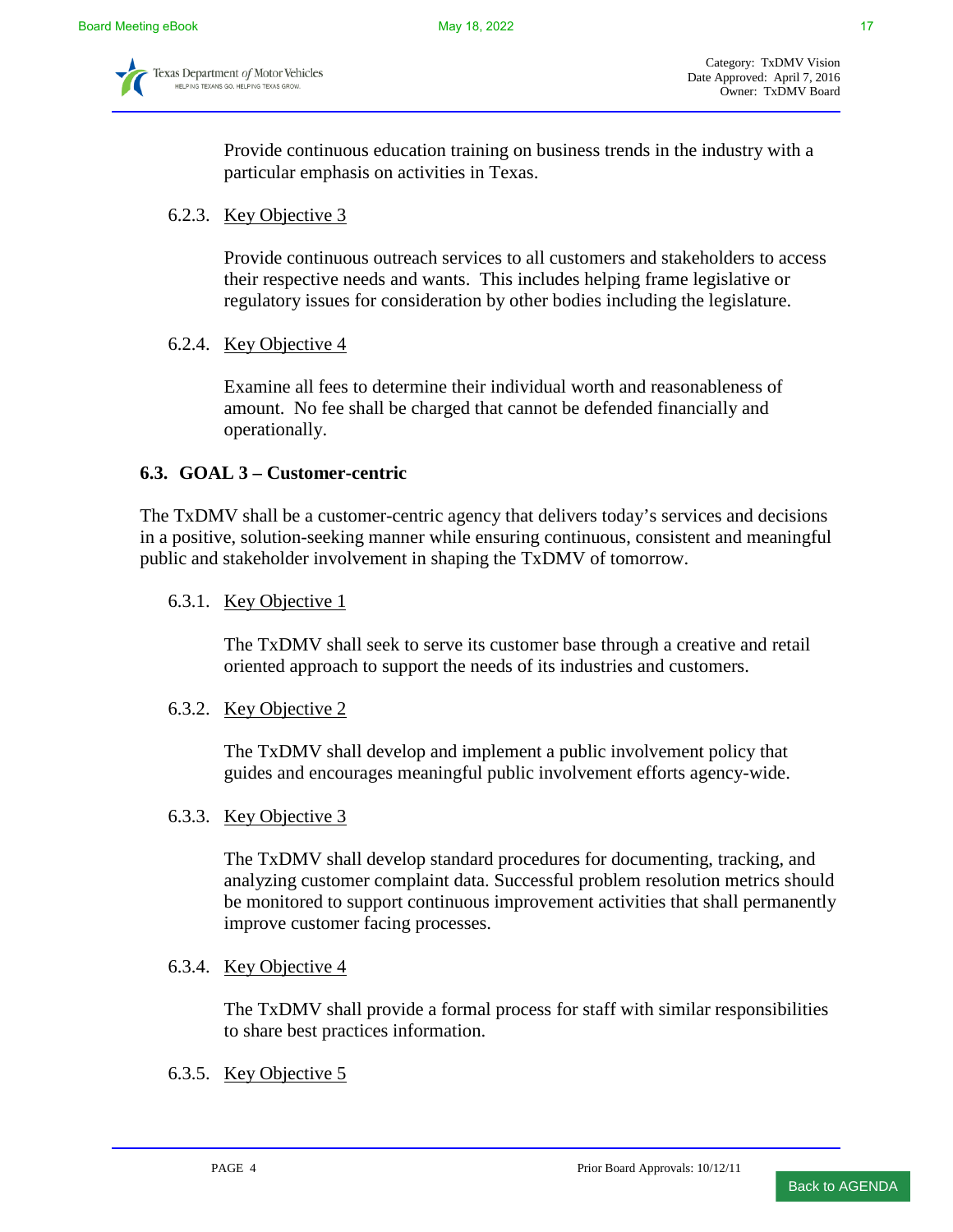The TxDMV shall provide central coordination of the Department's outreach campaigns.

#### 6.3.6. Key Objective 6

The TxDMV shall develop and expand user friendly, convenient, and efficient website applications.

6.3.7. Key Objective 7

TxDMV shall timely meet all legislative requests and mandates.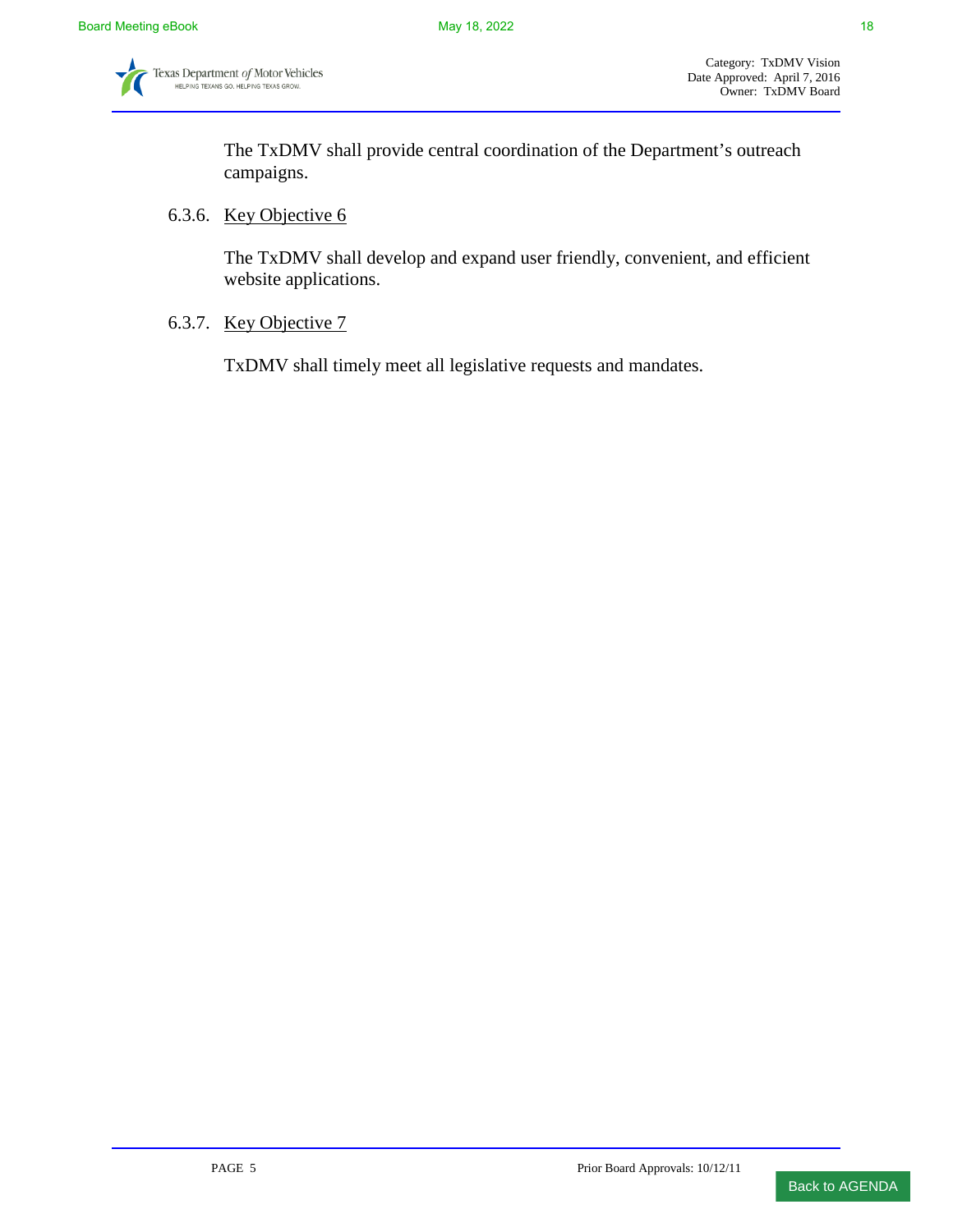<span id="page-18-0"></span>

# **Agency Operational Boundaries as Defined by Department Policies of the TxDMV Board (Board)**

The Board is responsible for the policy direction of the agency. The Board's official connection to the day-to-day operation of the Texas Department of Motor Vehicles (TxDMV) and the conduct of its business is through the Executive Director of the TxDMV (ED) who is appointed by the Board and serves at its pleasure. The authority and accountability for the day-to-day operations of the agency and all members of the staff, except those members who report directly to the Board, is the sole responsibility of the ED.

In accordance with its policy-making authority the Board has established the following policy boundaries for the agency. The intent of the boundaries is not to limit the ability of the ED and agency staff to manage the day-to-day operations of the agency. To the contrary, the intent of the boundaries is to more clearly define the roles and responsibilities of the Board and the ED so as to liberate the staff from any uncertainty as to limitations on their authority to act in the best interest of the agency. The ED and staff should have certainty that they can operate on a daily basis as they see fit without having to worry about prior Board consultation or subsequent Board reversal of their acts.

The ED and all agency employees shall act at all times in an exemplary manner consistent with the responsibilities and expectations vested in their positions. The ED and all agency employees shall act in a manner consistent with Board policies as well as with those practices, activities, decisions, and organizational circumstances that are legal, prudent, and ethical. It is the responsibility of the ED to ensure that all agency employees adhere to these boundaries.

Accordingly, the TxDMV boundaries are as follows:

- 1. The day-to-day operations of the agency should be conducted in a manner consistent with the vision, mission, values, strategic framework, and performance metrics as established by the Board. These elements must not be disregarded or jeopardized in any way.
- 2. A team-oriented approach must be followed on all enterprise-wide decisions to ensure openness and transparency both internally and externally.
- 3. The agency must guard against allowing any financial conditions and decision which risk adverse fiscal consequences, compromise Board financial priorities, or fail to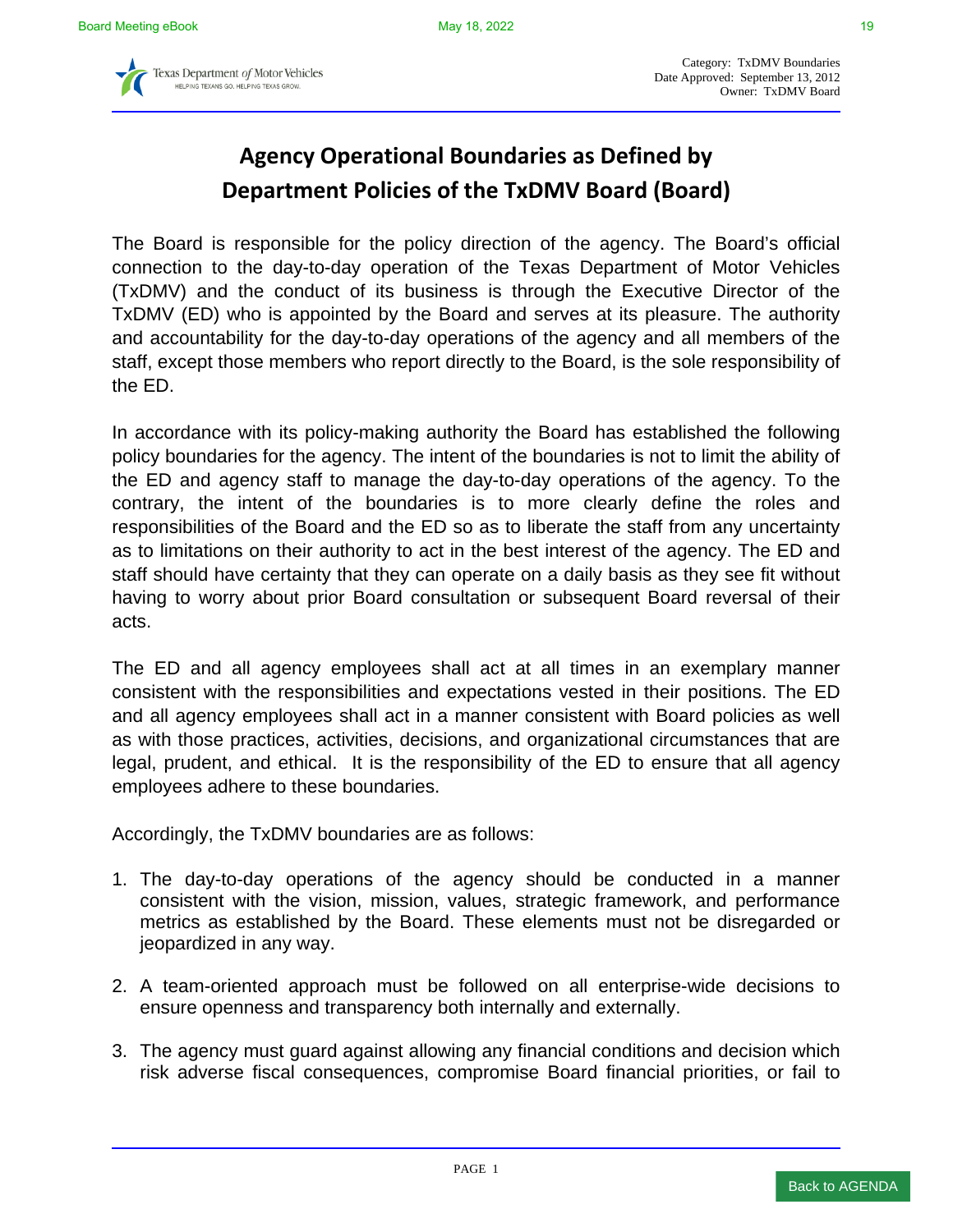

show an acceptable level of foresight as related to the needs and benefits of agency initiatives.

- 4. The agency must provide timely, accurate, and honest information that will afford the Board, public, stakeholders, executive branch and the legislature the best ability to evaluate all sides of an issue or opportunity before forming an opinion or taking action on it. Any information provided that is intentionally untimely, inaccurate, misleading or one-sided will not be tolerated.
- 5. The agency must take all reasonable care to avoid or identify in a timely manner all conflicts of interest or even the appearance of impropriety in awarding purchases, negotiating contracts or in hiring employees.
- 6. The agency must maintain adequate administrative policies and procedures that are understandable and aid in staff recruitment, development and retention.
- 7. The agency must maintain an organizational structure that develops and promotes the program areas from an enterprise-wide perspective. No organizational silos or sub-agencies will be allowed. We are the TxDMV.
- 8. The agency must empower its entire staff to deliver a positive customer experience to every TxDMV customer, stakeholder or vendor to reduce their effort and make it easier for them to do business with the TxDMV.
- 9. The agency must at all times look to flattening its organizational structure to reduce cost as technology advances allow.
- 10. Agency staff shall anticipate and resolve all issues timely.
- 11. The agency must maximize the deployment and utilization of all of its assets people, processes and capital equipment – in order to fully succeed.
- 12. The agency must not waste the goodwill and respect of our customers, stakeholders, executive branch and legislature. All communication shall be proper, honest, and transparent with timely follow-up when appropriate.
- 13. The agency should focus its work efforts to create value, make sure that processes, programs, or projects are properly designed, budgeted and vetted as appropriate with outside stakeholders to ensure our assumptions are correct so positive value continues to be created by the actions of the TxDMV.
- 14. The ED through his or her staff is responsible for the ongoing monitoring of all program and fiscal authorities and providing information to the Board to keep it apprised of all program progress and fiscal activities. This self-assessment must result in a product that adequately describes the accomplishment of all program